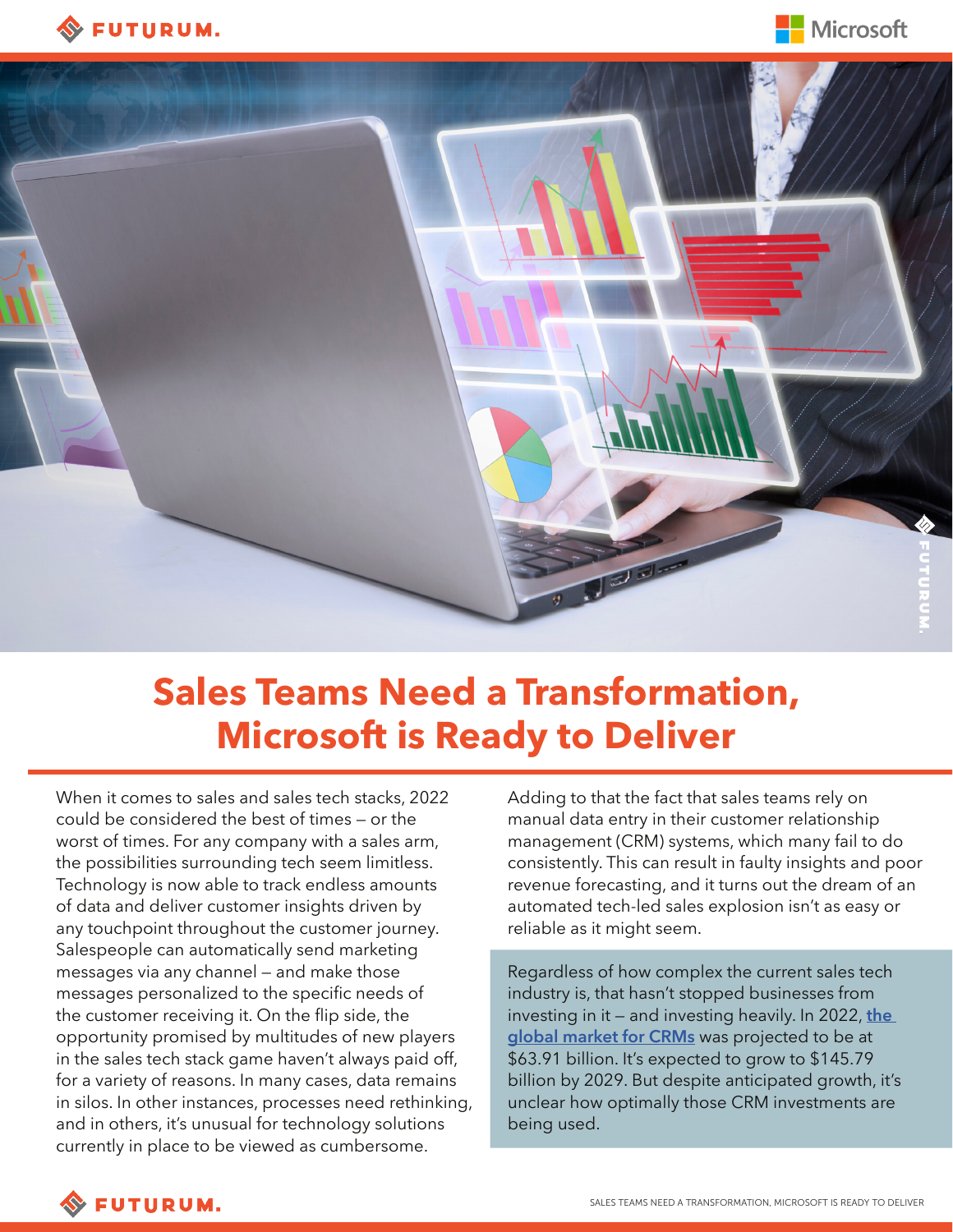In many ways, customers themselves are changing the sales game. We know that customers, whether B2B or B2C, are well-informed, self-directed, picky, connected, and generally, speaking short on patience. Customers have a myriad of choices available to them whenever they want. And those traditional buying cycles for businesses? They've gone out the window. Sales has never been more challenging — making real-time customer insights even more important. Combine that with changing business models due to a global pandemic and a demand for greater data transparency, and salespeople have far more to deal with than a growing and changing tech stack. They need a tech stack that can grow and change with the world around it.

# **Common CRM Challenges Plaguing Salespeople**

Every business today is dealing with massive changes — changes in the how, where, and when people work, changes in how customers shop, changes from disruptive business models popping up in their industries, and even changes in the ways they're allowed to track or store customer data. Amidst all of these issues, businesses are trying hard to work with CRM systems that may not be providing the insights they need at the time they need them — meeting the needs of management more than meeting the needs of sellers. Our research shows that some of the most common challenges facing sales teams today include:

## **Systems of record and systems of productivity**

**are siloed.** Business today is usually completed in two places: systems of record and systems of productivity. And while most decision makers want to believe that business is getting done in systems of record, the reality is salespeople spend more time in their productivity tools. The issue? These two systems are often siloed and don't integrate easily or even at all with each other.

### **Ineffective collaboration within the organization.**

One of the main struggles of relying on manual data entry in a CRM, sales teams only see the information presented. Without a complete customer history,

salespeople lack the ability to see who knows the customer, who has interacted with the customer, or even when the last interaction was. Without this information, salespeople are often flying blind.

## **New and changing customer expectations and**

**pressures.** It's no secret that technology has led customers to expect more from the brands they buy from — and brands aren't necessarily ready. According to a recent survey we conducted with Microsoft, 91% of brands feel that customers today are more digital than they anticipated. These "reimagined" customers put a higher value on things like convenience, trust, even brand reputation. They also value quality over price. That means salespeople aren't just facing a world with new sales technology — they're facing a world with customers who behave differently than any customer they've ever known.

#### **Manual time-consuming processes limit**

**productivity.** Despite their advancement, many CRM systems bog salespeople down with time-consuming menial tasks like data entry. And because systems of record and systems of productivity are not often connected, as noted above, salespeople often are duplicating efforts across various platforms.

**Systems are one-size fits all.** Many tech companies have developed CRMs with the idea that any business or salesperson can use them. The problem is that most businesses have industry-specific sales needs. Monolithic sales tools don't work for every salesperson in every company. The one-size fits all approach to sales no longer works and the one-size fits all approach to technology doesn't either.

**Inaccurate or incomplete data in a CRM.** Perhaps most frustrating about CRMs is the fact that the data housed there is often inaccurate, incomplete, outdated — or all those things. Since most of the tools rely on manual data entry from salespeople many of whom would rather be making a sale than recording the details — it's easy to see why data isn't reliable. And that can greatly impact things like revenue forecasting, customer engagement, and more.